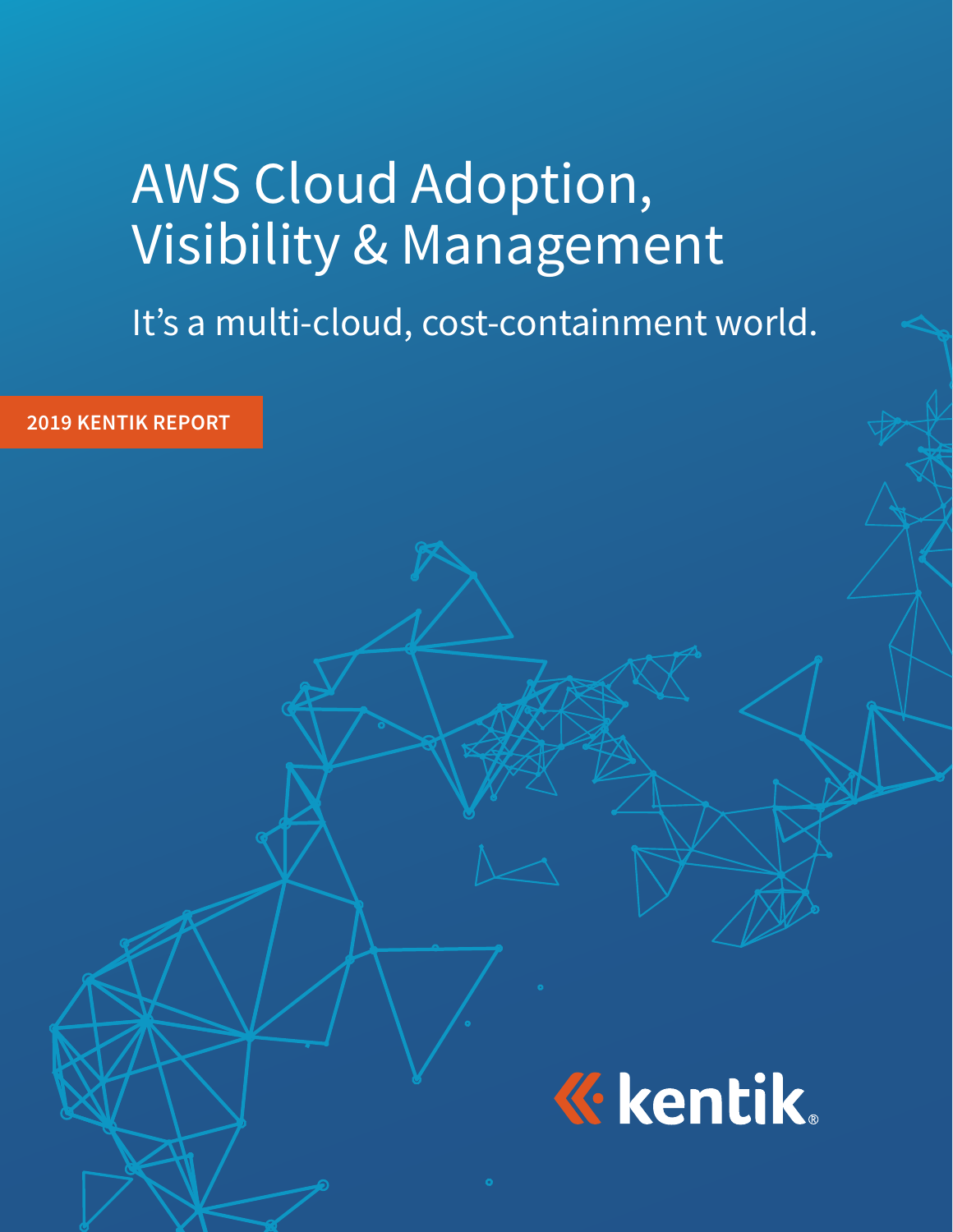

## **Overview**

We've reached a point where cloud providers are broadly recognized for taking away the huge overhead of building, maintaining, and upgrading physical infrastructure. That, in turn, allows organizations to better focus resources on scaling their own businesses.

At the same time, however, the rapid expansion of public cloud use, as well as multi-cloud, hybrid cloud and cloud-native environments, is creating new visibility challenges. With increasingly distributed systems, many organizations and the operations personnel behind them (e.g. NetOps, SREs, SecOps, etc.) are struggling to find a realistic visibility strategy that spans their entire infrastructure: monitoring systems old and new; those they own and the ones they don't.

To surface specific cloud visibility challenges and identify trends in cloud monitoring, Kentik® conducted a survey of our industry at the recent Amazon Web Services (AWS) re:Invent conference. Given the location of the survey facilitation, a large majority (97% of the 310 survey respondents) reported that their organization is actively an AWS customer. For that reason, we are confident that the findings in this report accurately reflect the needs and behaviors of the broader AWS customer community.

## **Methodology**

Kentik surveyed 310 conference attendees during the AWS user conference held in Las Vegas, Nevada. The survey respondents varied in titles, including C-level, SVPs / VPs, directors, managers, engineers, architects, and developers. Respondents also spanned industries, such as education, eCommerce and retail, finance and insurance, government, health care, technology, and more.

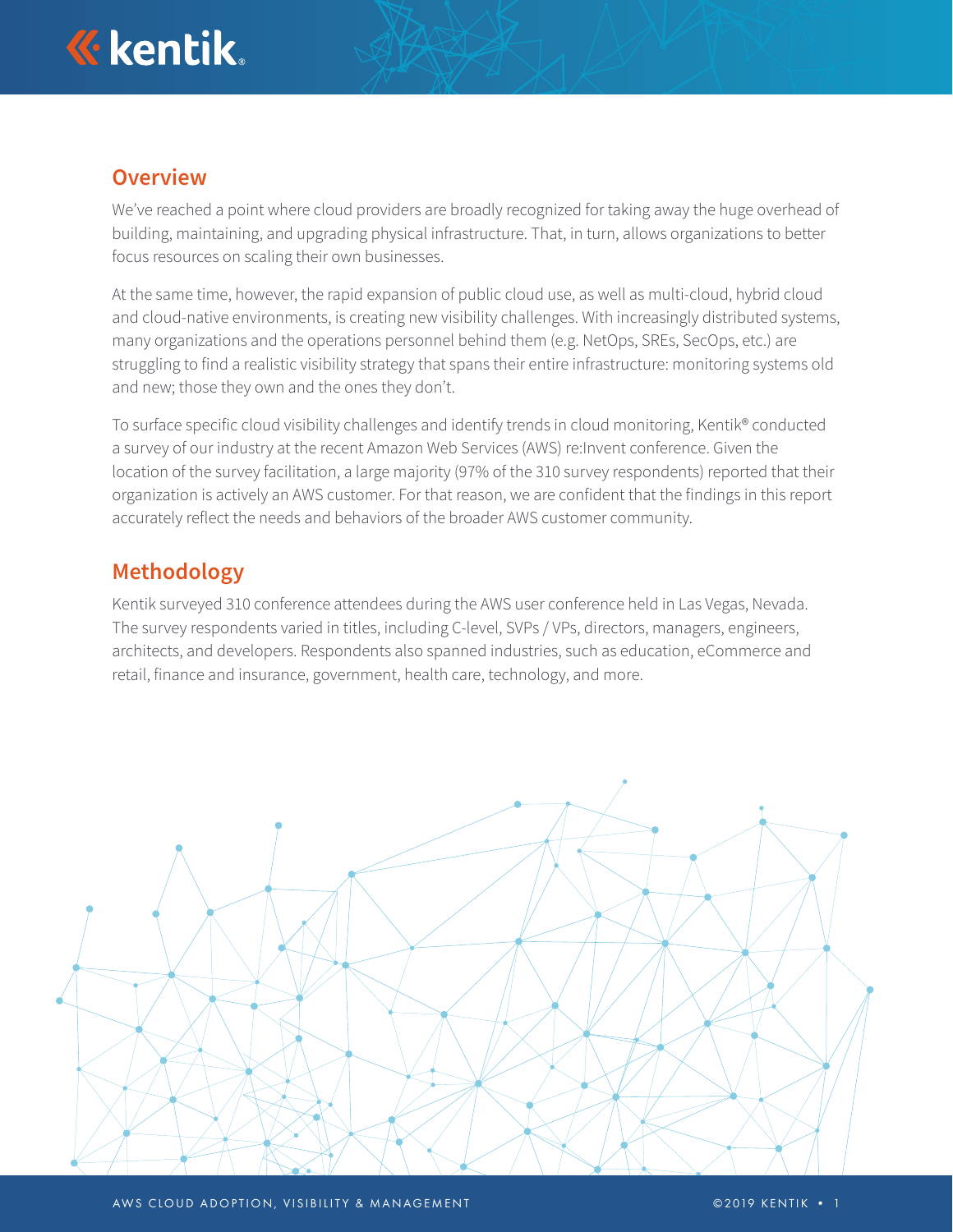

# **Key Findings**

**A common multi-cloud combo: AWS + Microsoft Azure.** While it's no surprise that when surveyed at an AWS user conference, 97% of our survey respondents reported that their organization actively uses AWS. However, more than one-third (35%) of respondents said their organization also actively uses Azure. Twenty-four percent (24%) reported using AWS and Google Cloud Platform together.

**There are more multi-cloud than hybrid-cloud users.** Forty percent (40%) of respondents are multicloud users, who reported actively using at least two cloud service providers within their organization. Another 18% said they actively use all of the big-three cloud service providers, i.e. AWS, Azure, and Google Cloud. When compared to hybrid-cloud use, only 33% of respondents reported having at least one cloud service provider as well as some type of traditional infrastructure (i.e. company-owned or co-location / third-party data centers).

**The biggest cloud challenge: Cost management (depending on who you ask).** Nearly 30% of the 310 survey-takers said their biggest cloud management challenge is cost management. Security took second place with 22% of responses. However, when looking at the responses by title, respondents who identified as "C-level Executive / Owner (CEO, CIO, CTO, CISO, COO)" were divided: 36% said cost management is their biggest challenge, but another 36% said it is security. Fifty percent (50%) of SVPs / VPs marked it as cost management. Those in the largest respondent group, "manager-level" (26%), said control is their biggest challenge. (We have a lot more analysis on this on page 5.)

**There is an influx of monitoring tools; no clear leader.** While the largest percentage of respondents (54%) reported having a cloud monitoring tool for visibility into their cloud applications, other tools are being used to attempt to achieve total visibility, including: log management tools (48%), application performance management (APM) tools (40%), open source tools (34%), network performance management (NPM) tools (25%), and more.

**At least two tools are used to try to gain cloud visibility.** Respondents also noted using monitoring tools together in various combinations for cloud application monitoring. Fifty-nine percent (59%) of respondents reported using at least two tools for visibility into their cloud applications. Thirty-five percent (35%) of respondents use three or more tools for this.

**Spreadsheets are still being used to understand AWS spend.** Fifty-six percent (56%) of respondents say they use built-in tools within AWS (e.g. CloudWatch). Another 30% use third-party commercial tools. However, 10% of respondents reported that their organization still uses "manual tracking via spreadsheets" to understand what the drivers of their AWS data transfer costs are.

**A big gap exists in using AWS VPC Flow Logs for cloud visibility.** While VPC Flow Logs have been discussed in the industry as a way for organizations to gain more granular, real-time cloud visibility, a gap exists between those organizations who are actively using VPC Flow Logs (according to 32% of respondents) and those who know nothing about them at all (37%).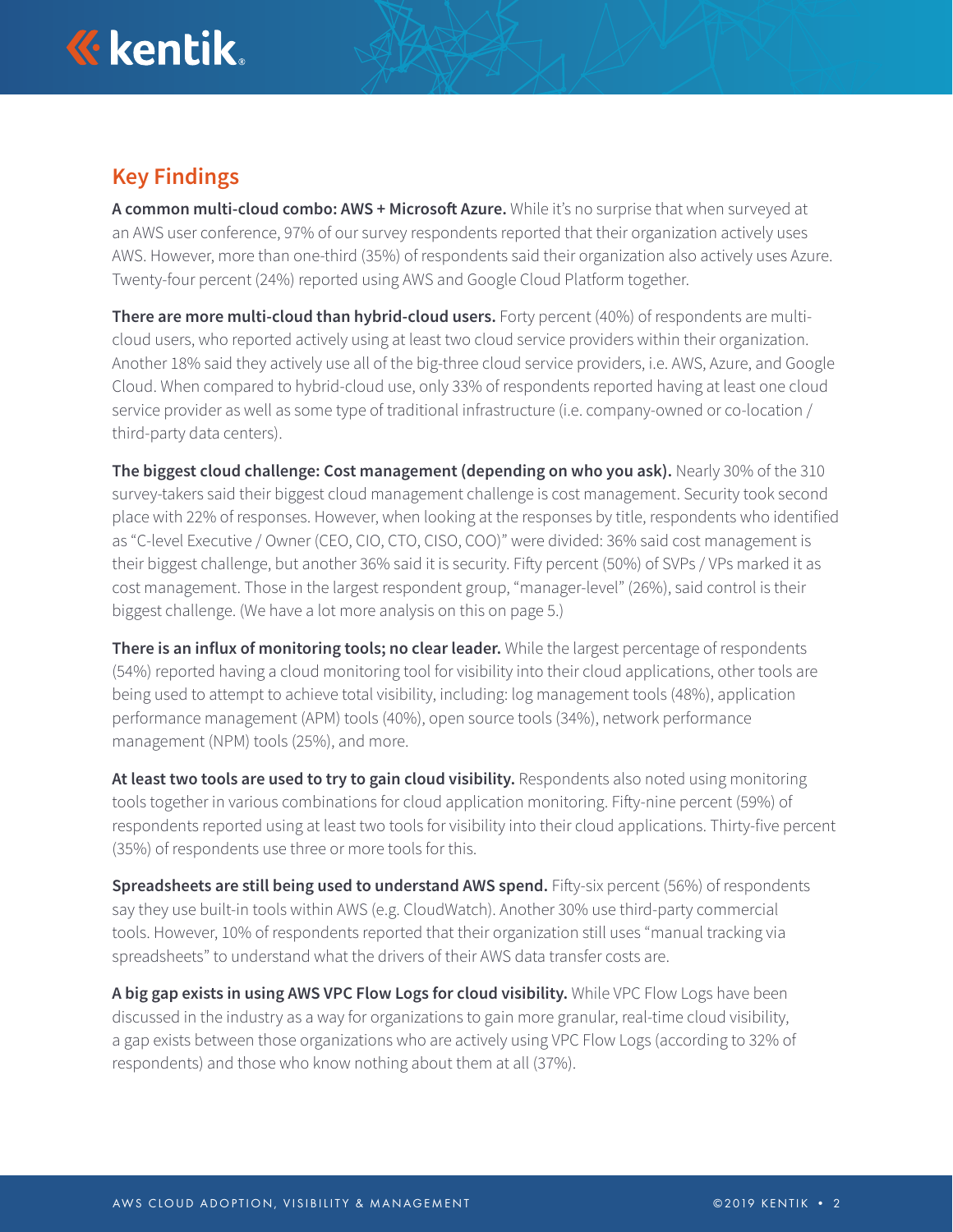

# **Analysis of Findings**

## **CLOUD COMBINATIONS: MULTI-CLOUD & HYBRID-CLOUD USE**

As mentioned in our key findings, it is no surprise that when surveyed at an AWS user conference, 97% of our survey respondents reported their organization actively uses AWS. However, we did find it interesting that more than one-third (35%) of respondents said their organization also actively uses Azure. This aligns with the industry consensus that AWS is leading the cloud-grab, and Azure is in the number two spot.

We think this is real evidence that "multi-cloud" is not just a buzzword, but beginning to be the fact on the ground as well. **. . . this is real evidence that "multi-cloud" is not just a buzzword, but beginning to be the fact on the ground.** 



#### **WHICH DOES YOUR ORGANIZATION USE?**

*Chart 1: Based on 310 responses for select-all-that-apply question*

## **Multi-Cloud vs. Hybrid-Cloud**

Per chart 1, and in segmenting the data to better understand user behavior across multi-cloud and hybrid-cloud environments, we found 40% of respondents are multi-cloud users, who reported actively using at least two cloud service providers within their organization. Another 18% said they actively use all of the big-three cloud service providers, i.e. AWS, Azure, and Google Cloud. Combined, 58% are using multi-cloud strategies. However, when compared to hybrid-cloud use, only 33% of respondents reported having at least one cloud service provider as well as one traditional environment (i.e. company-owned or colocation / third-party data centers).

Since organizations that have entirely migrated away from traditional infrastructure are still relatively rare, we believe most of this delta likely represents younger organizations whose infrastructure has been cloudonly since their inception.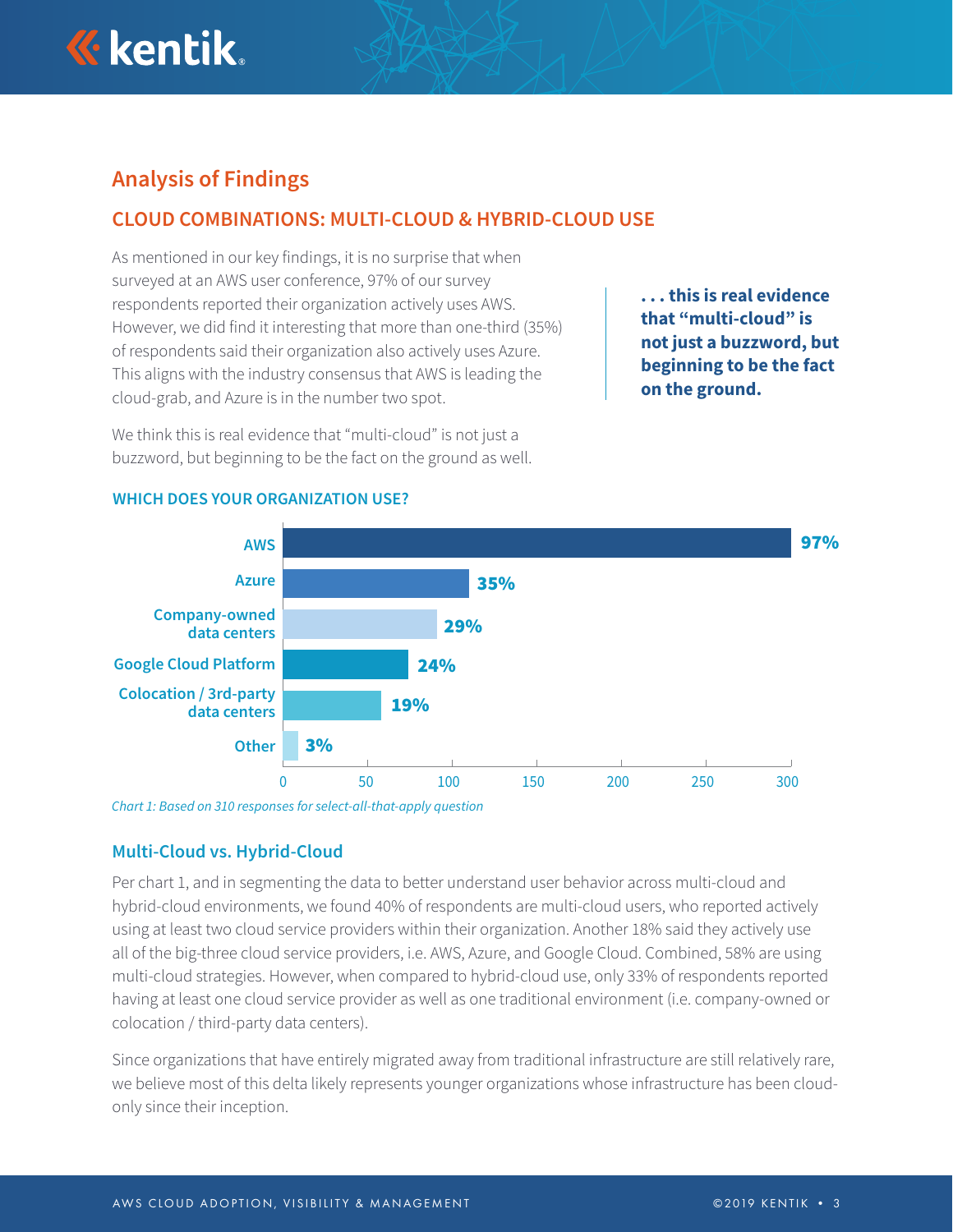

## **THE BIGGEST CLOUD CHALLENGE: COST MANAGEMENT**

Cost management arose as the single greatest cloud management challenge, with nearly 30% of respondents marking it as such. This was followed by the security challenge, which 22% of respondents noted.

While it's not surprising to see security remains a top concern for cloud (or any enterprise technology), based on conversations we've had with AWS users and with industry media and analysts, we believe cost management concerns may be caused by a few potential drivers:

**Management and finance teams are playing catch-up with respect to processes and controls for pay-as-you-go cloud pricing models.** 

- Development teams have been embracing a "full speed ahead" approach to cloud adoption, without a full understanding of costs in many cases.
- Management and finance teams are playing catch-up with respect to processes and controls for payas-you-go cloud pricing models.
- In many cases, organizations don't have the data or visibility necessary to allocate costs to individual teams or departments, which makes it difficult to implement controls.



#### **WHAT IS YOUR GREATEST CHALLENGE WITH CLOUD MANAGEMENT?**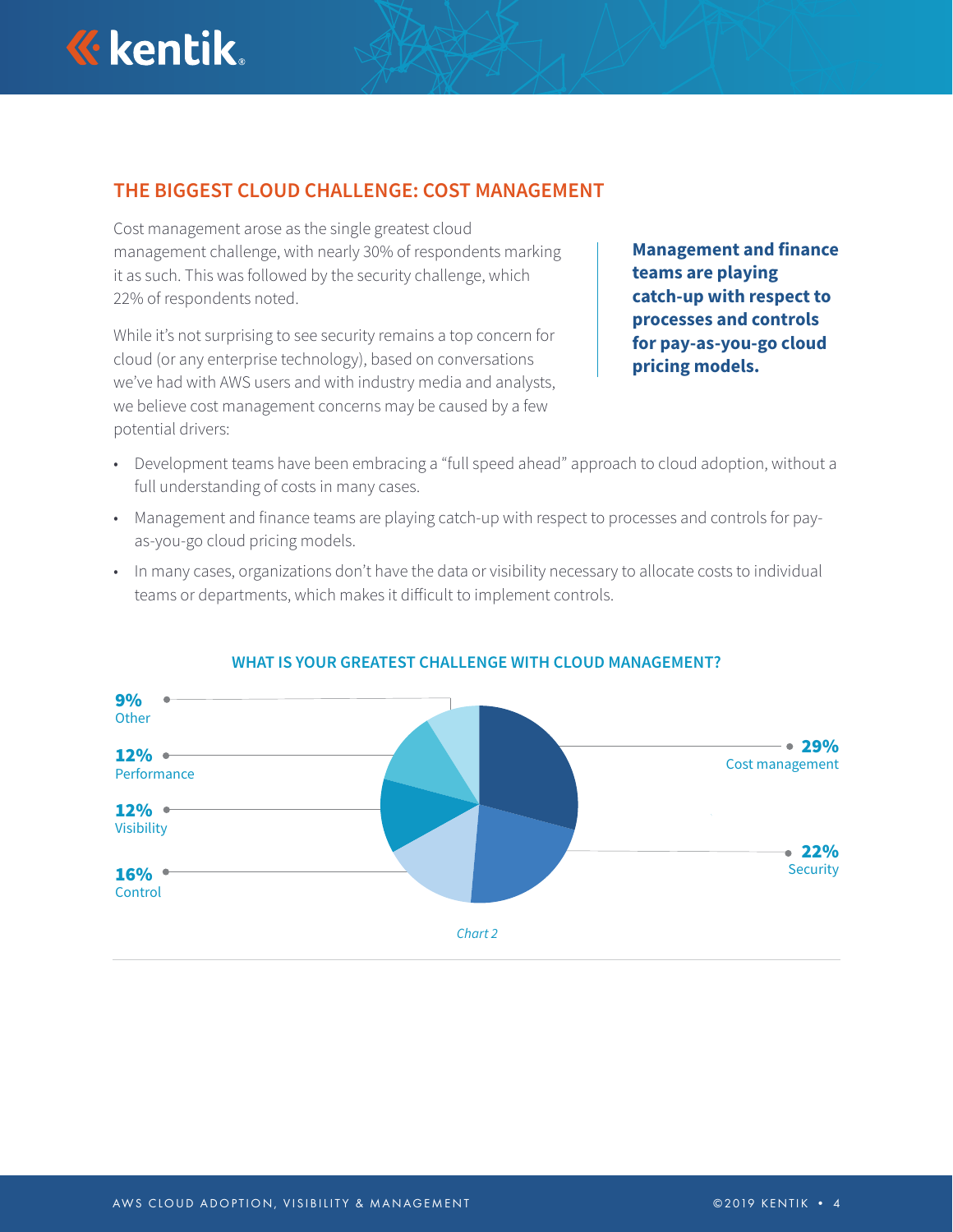

## **Cloud Management Challenge by Title**

When considering how answers varied by respondents' titles, the cost management challenge still emerges as a top issue. However, challenges vary by role, as shown in chart 3.

What is most striking is that cost management consistently remained the top (or number two) challenge, even among technical stakeholders.

**Cost management consistently remained the top (or #2) challenge even among technical stakeholders.**

| <b>Job Title</b>          | #1 Challenge                    | #2 Challenge                                                                      |
|---------------------------|---------------------------------|-----------------------------------------------------------------------------------|
| C-level Executive / Owner | $\bullet$ 36% – Cost management | $\left(\frac{h}{2}\right)$ 36% – Security                                         |
| VP / SVP                  | 50% - Cost management           | $\Delta$ [ $\Delta$ Evenly split between other options                            |
| <b>Director</b>           | $\bullet$ 24% – Security        | $22%$ – Cost management                                                           |
| <b>Manager</b>            | $\leftrightarrow$ 26% – Control | 24% - Cost management                                                             |
| <b>Engineer</b>           | $\bullet$ 24% – Cost management | $\left(\frac{1}{2}\right)$ 20% – Security                                         |
| <b>Architect</b>          | 40% - Cost management           | $\theta$ 27% – Security                                                           |
| <b>Developer</b>          | $30%$ – Cost management         | $\left(\begin{array}{cc} \bullet \\ \bullet \end{array}\right)$ 23% – Performance |

*Chart 3*

#### **The Cloud Skills Gap Challenge**

For those who selected "other" and input an option not offered in our survey choices, a surprising 9% of survey respondents called out the skills gap as their single greatest cloud challenge. As we continue to hear more about the struggle for organizations to find and compete for trained cloud talent, we believe this challenge would have surfaced more if we had a specific question geared towards it. This datapoint highlights the complexity of cloud technology, and the labor shortage resulting from its rapid adoption. The industry is responding with a growing ecosystem of cloud-focused education providers, as well as internal on-the-job training programs.

**The industry is responding with a growing ecosystem of cloud-focused education providers, as well as internal on-the-job training programs.**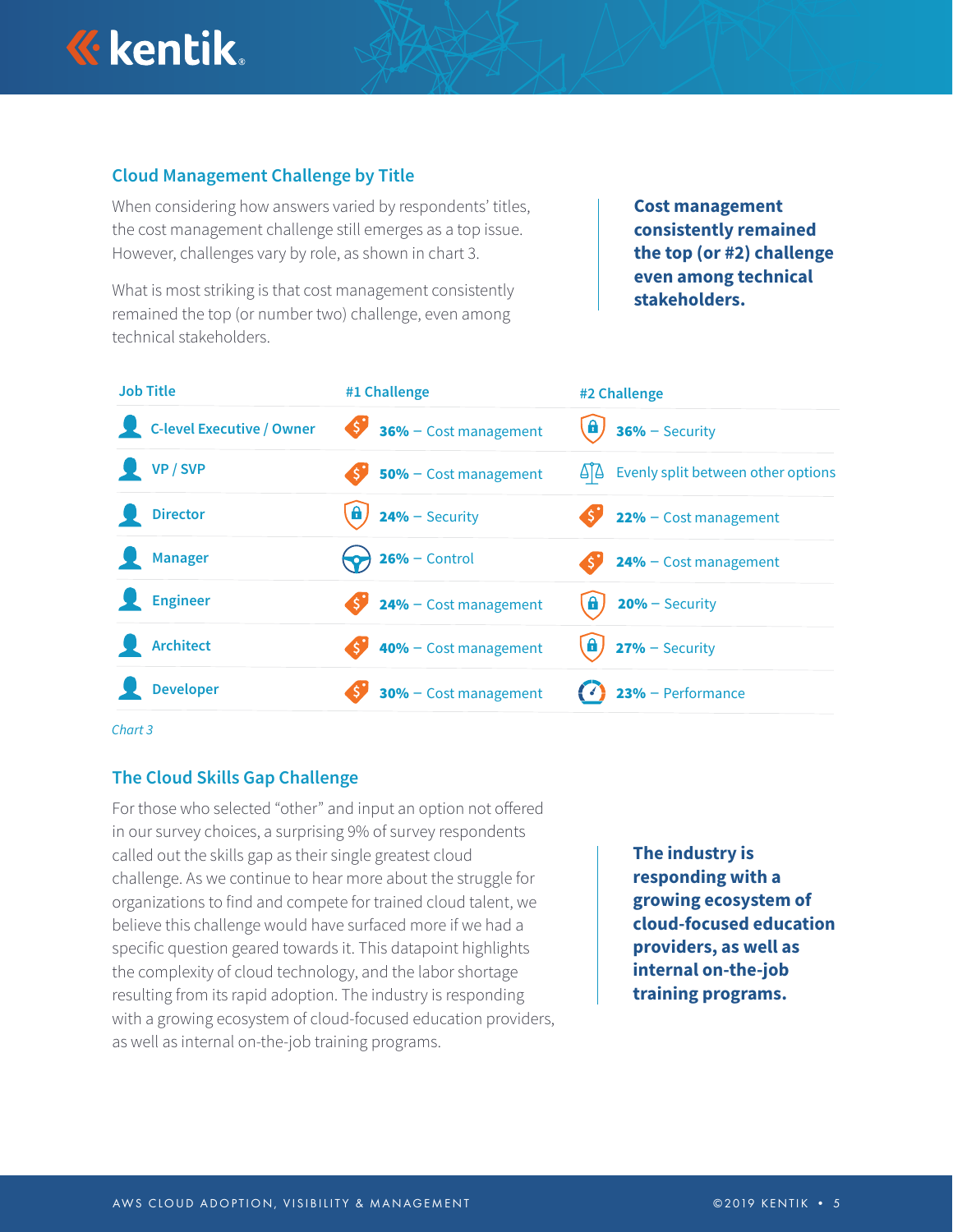

## **THE INFLUX OF TOOLS FOR CLOUD MONITORING**

The issue of "too many tools" has existed in our industry for quite some time. We noticed it emerge, too, in this survey when we asked respondents about what tools they use to monitor their cloud applications.

While the largest percentage of respondents (54%) said they used a cloud monitoring tool for visibility into their cloud applications, other tools are also being used, including: log management tools (48%), application performance management (APM) (40%), open source tools (34%), network performance management (NPM) tools (25%), and more.



#### **WHAT TOOLS ARE YOU USING TO MONITOR YOUR CLOUD APPLICATIONS?**

*Chart 4: Based on 310 responses for select-all-that-apply question*

When we examined the data by survey respondent, we found:

**Only one tool:** 27% of respondents reported using only one tool for visibility into their cloud 27% applications; with a cloud monitoring tool being the most commonly reported tool used.

Two or more tools: 59% of respondents reported using at least two tools.

Three or more tools: 35% of respondents use three or more tools.

Four or more tools: 10% of respondents use four or more tools.

Five or more tools: 7% of respondents use five or more tools!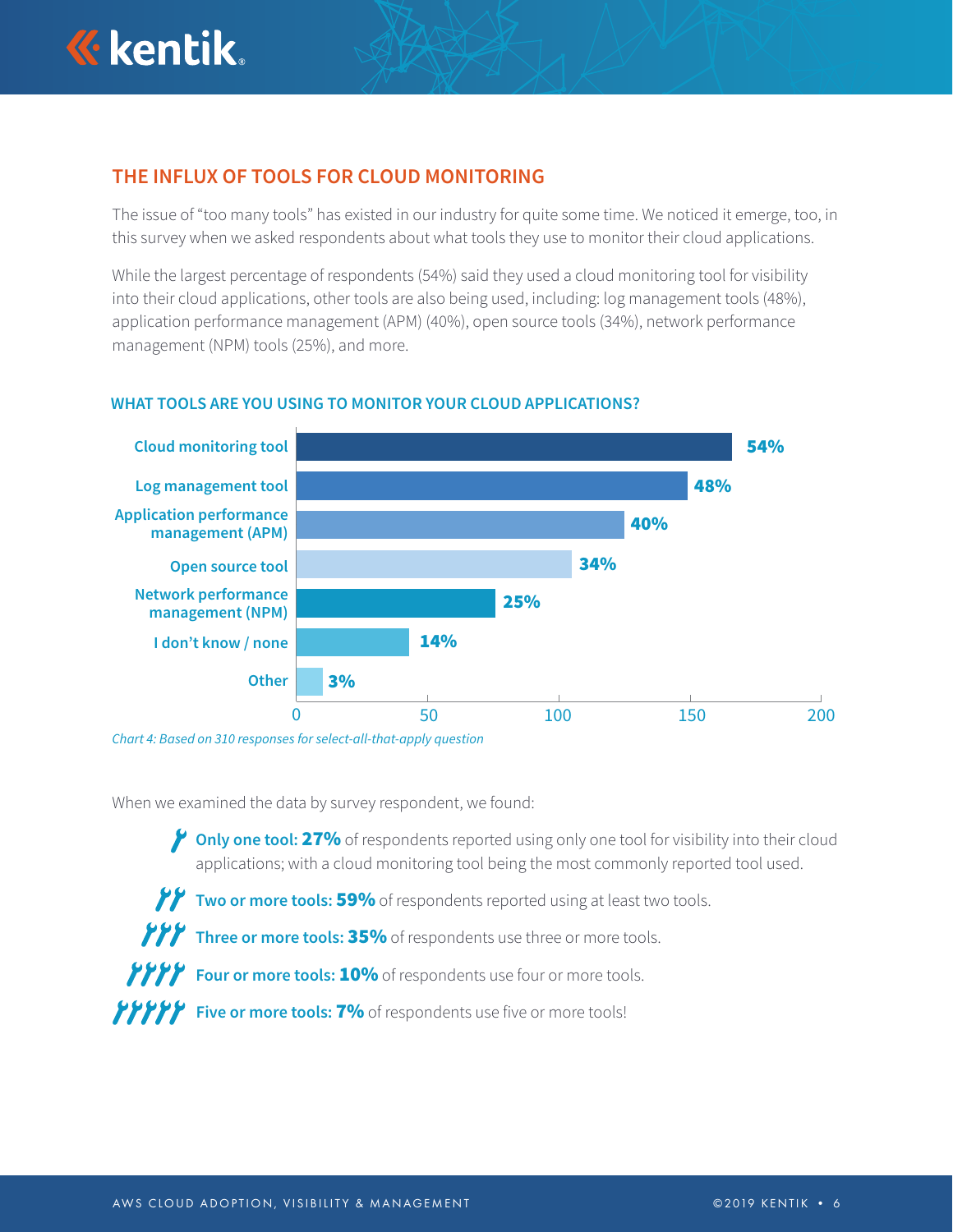

## **Lower Use of Cloud-Specific Tools**

Overall, we found it surprising that only around half of respondents are using cloud-specific tools to monitor their cloud environments. This may stem from functional gaps that still exist between native monitoring toolsets, such as CloudWatch for AWS or StackDriver for Google Cloud, and commercial solutions from traditional monitoring vendors. It may also represent organizations' attempts to employ consolidated monitoring strategies that are not cloud-specific.

#### **Lower Use of NPM Tools for Cloud Monitoring**

Based on the data from chart 4, we were surprised to see only 25% of respondents are using an NPM tool for cloud monitoring. This would seem to indicate that the network viewpoint is being underappreciated, or at least under-utilized, for cloud. With VPCs, VPNs, multiple regions, and cloud interconnects, cloud environments have network architectures that are often more complex than traditional infrastructure. Kentik believes that this will change rapidly in the near future, as organizations realize they still need to understand network activity, dependencies and performance in the cloud, just as they have in traditional environments.

**The network viewpoint is being under-appreciated for cloud. . . We see room for rapid growth in this area.**

## **UNDERSTANDING CLOUD COSTS (WITH SPREADSHEETS OR NOT)**

When we asked survey respondents about what they use to understand the drivers of data transfer costs in AWS, 56% of respondents reported using built-in tools in AWS, such as CloudWatch. Another 30% reported using third-party commercial tools.



#### **WHAT DO YOU USE TO UNDERSTAND THE DRIVERS OF DATA TRANSFER COSTS IN AWS?**

*Chart 5: Based on 310 responses for select-all-that-apply question*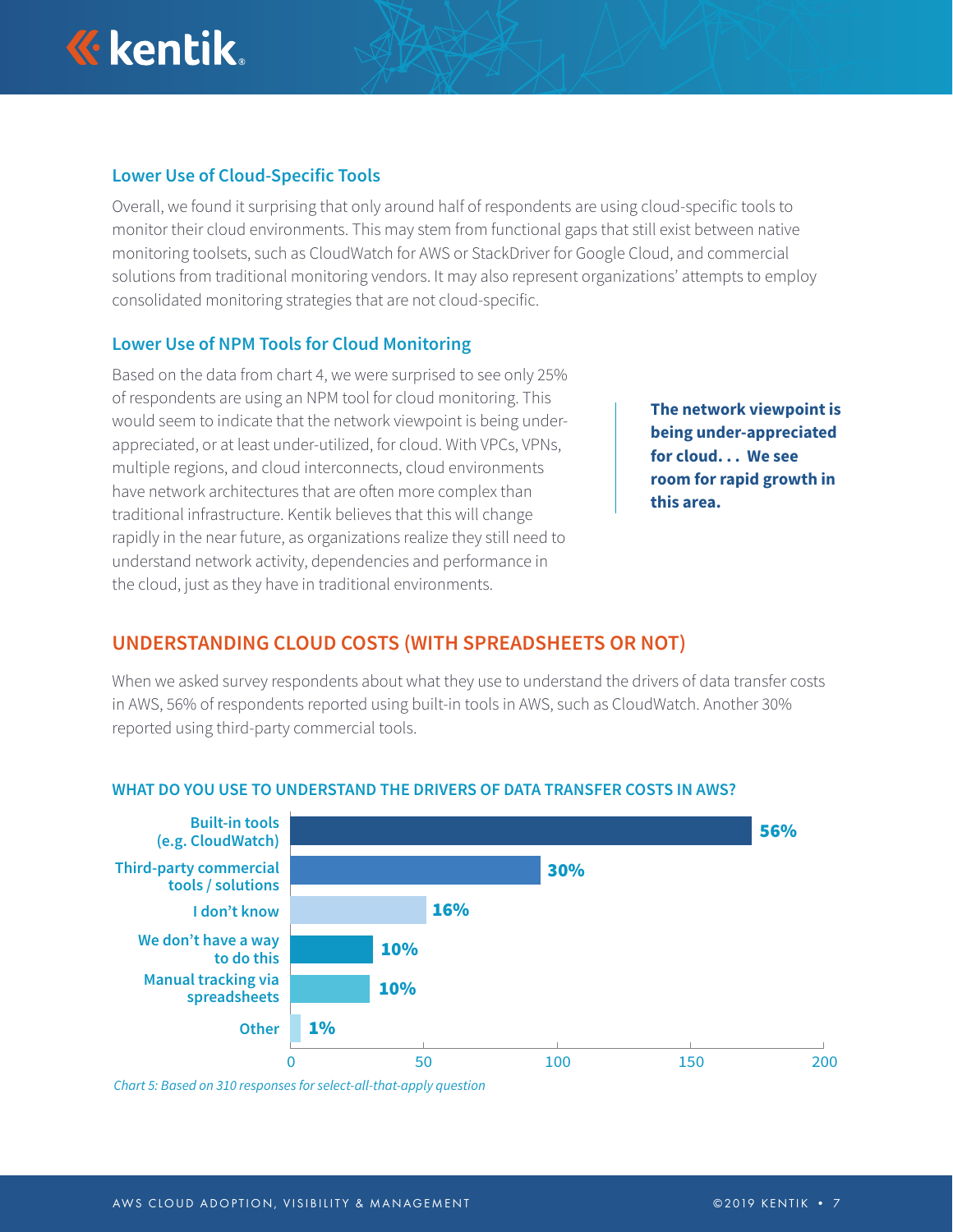

We've heard from many users that AWS' built-in tools don't provide sufficient visibility for allocating data transfer costs to specific instances, teams, applications and other internal divisions. That's why we found the high-response rate for built-in tools rather surprising. Kentik's conclusion is that there are no better options, in the eyes of many AWS customers.

Another interesting finding was that nearly 10% of respondents reported that their organization still uses "manual tracking via spreadsheets" to understand what the drivers of their AWS data transfer costs are. This can only be interpreted as evidence that many organizations' business and finance processes haven't caught up with cloud adoption and pricing models.

**We've heard from many users that AWS' builtin tools don't provide sufficient visibility for allocating data transfer costs to specific instances, teams, applications and other internal divisions.**

## **VPC FLOW LOGS & THE CLOUD VISIBILITY GAP**

While VPC Flow Logs have been available for years as a way for organizations to establish cloud visibility, a clear gap exists between those who taking advantage and those who do not know of the option to do so. Only 32% of respondents were actively using them today, with another 15% planning to do so. This leaves the clear majority, 54%, with no plans or no knowledge of this rich visibility option.

For organizations not using VPC Flow Logs, we see a missed opportunity to better understand the health and usage of cloud infrastructure and to achieve more success with cloud deployments. It would also seem that there is a market education opportunity for AWS and complimentary vendors around this topic.



#### **HOW IS YOUR ORGANIZATION USING AWS VPC FLOW LOGS?**